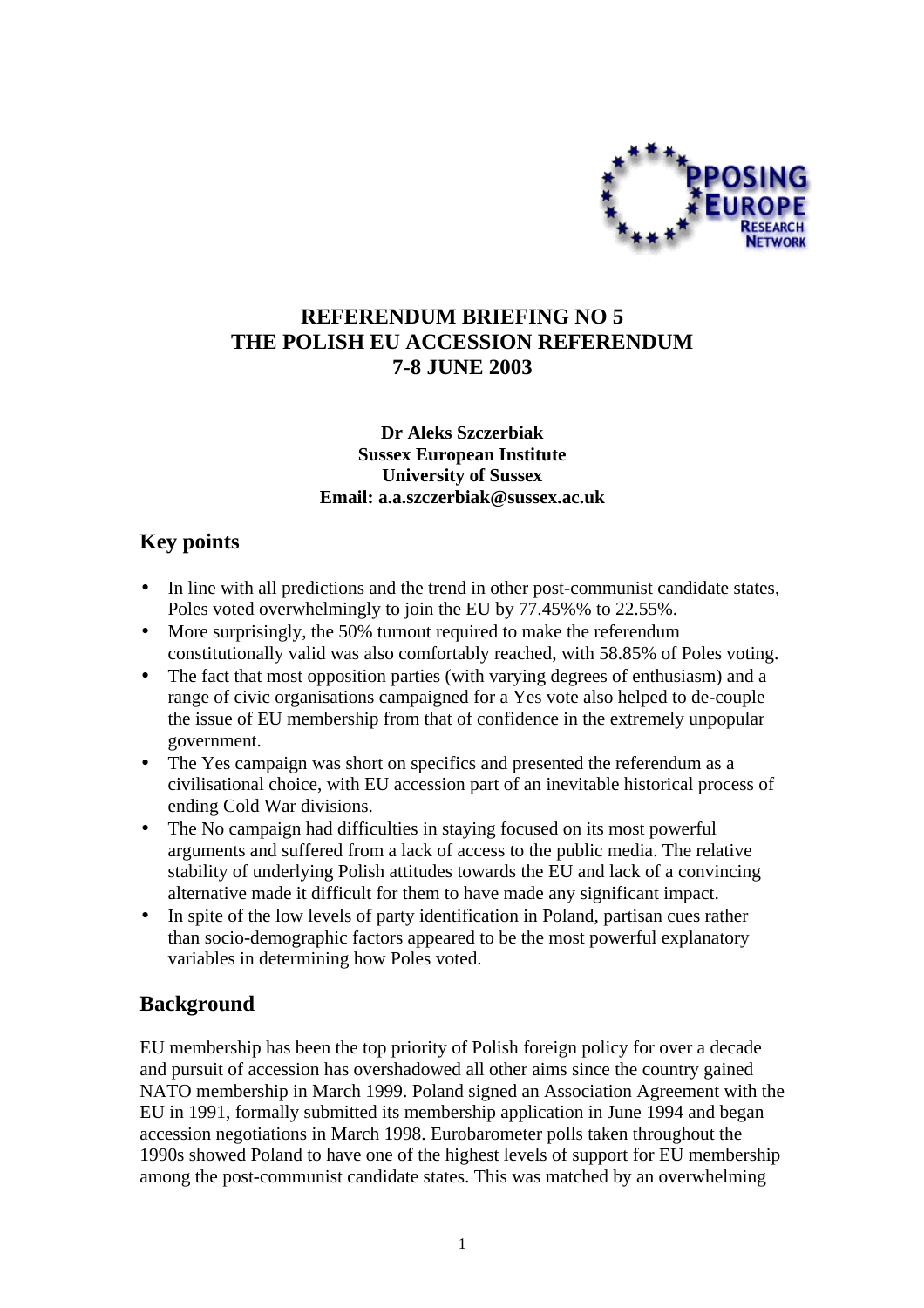political elite consensus in favour of EU membership. However, once the accession negotiations began and the issue began to develop a higher political profile, support for EU membership started to decline and, for the first time, a significant segment of anti-EU public opinion began to emerge. Figures from the CBOS polling agency showed that Polish support for EU membership fell steadily from nearly 80% in June 1994 to between 55-60% in the middle of 1999. At the same time, the number of opponents of EU membership increased from a negligible 5% to a more substantial 20–25% bloc of the population. (The number of 'don't knows' remained steady at around 15-20%).

There were a number of reasons for this. Firstly, given the existence of an overwhelming pro-EU consensus among political elites, Polish opponents of EU membership may have been reluctant to identify themselves and earlier polling data may have artificially overstated the true levels of public support. Secondly, since there was also very little serious debate about the potential costs and benefits of EU accession, the previous very high levels of support may not have represented conscious and considered positions. Levels of support were always in danger of falling once it became apparent that conforming to EU norms would involve negative economic and social consequences as well as benefits. Thirdly, in the light of the difficult issues that needed to be tackled, the accession negotiations themselves inevitably focused to a large extent on the concessions that had to be made by the Polish side. This, in turn, raised the profile of the European issue in Polish politics in a very negative way. Fourthly, the beginning of the accession negotiations also saw the development of a crack in the previously overwhelming pro-EU elite consensus and the subsequent politicisation of the debate on EU membership. This was seen in both the emergence, for the first time, of significant anti-EU political forces and, perhaps even more importantly, divisions among the pro-EU camp about the effectiveness of respective governments in progressing the accession negotiations or securing the most favourable membership terms.<sup>1</sup>

After failing to make any impact on party politics initially, this shift in Polish public opinion appeared to feed into the emergence of a substantial vote for Eurosceptic parties at the September 2001 parliamentary election. Two parties that were openly hostile to Polish EU membership, the radical agrarian-populist Self-Defence (Samoobrona) and the Catholic nationalist League of Polish Families (LPR), won 10.2% (53 out of 460 seats) and 7.87% (38 seats) of the vote respectively (although Self-Defence claimed not to be opposed to the EU per se). At the same time, two more parties that were broadly pro-EU but highly critical of the conduct of the accession negotiations, the conservative Law and Justice (PiS) party and the Polish Peasant Party (PSL), also won 9.5% (44 seats) and 8.98% (42 seats) of the vote respectively.

Indeed, some (mainly Western) commentators interpreted the success of these parties, particularly Self-Defence and the League of Polish Families, as symptomatic of a broader 'Eurosceptic backlash' in Poland. This was far too simplistic an interpretation. The two most successful groupings in the September 2001 election - the excommunist Democratic Left Alliance (SLD), that fought the election in coalition with the smaller social democratic Labour Union party (UP), and the liberal conservative

 $\overline{a}$ 

<sup>&</sup>lt;sup>1</sup> See: A. Szczerbiak. 'Polish Public Opinion: Explaining Declining Support for EU membership.' *Journal of Common Market Studies*. Vol 39 No 1. March 2001. pp107-124.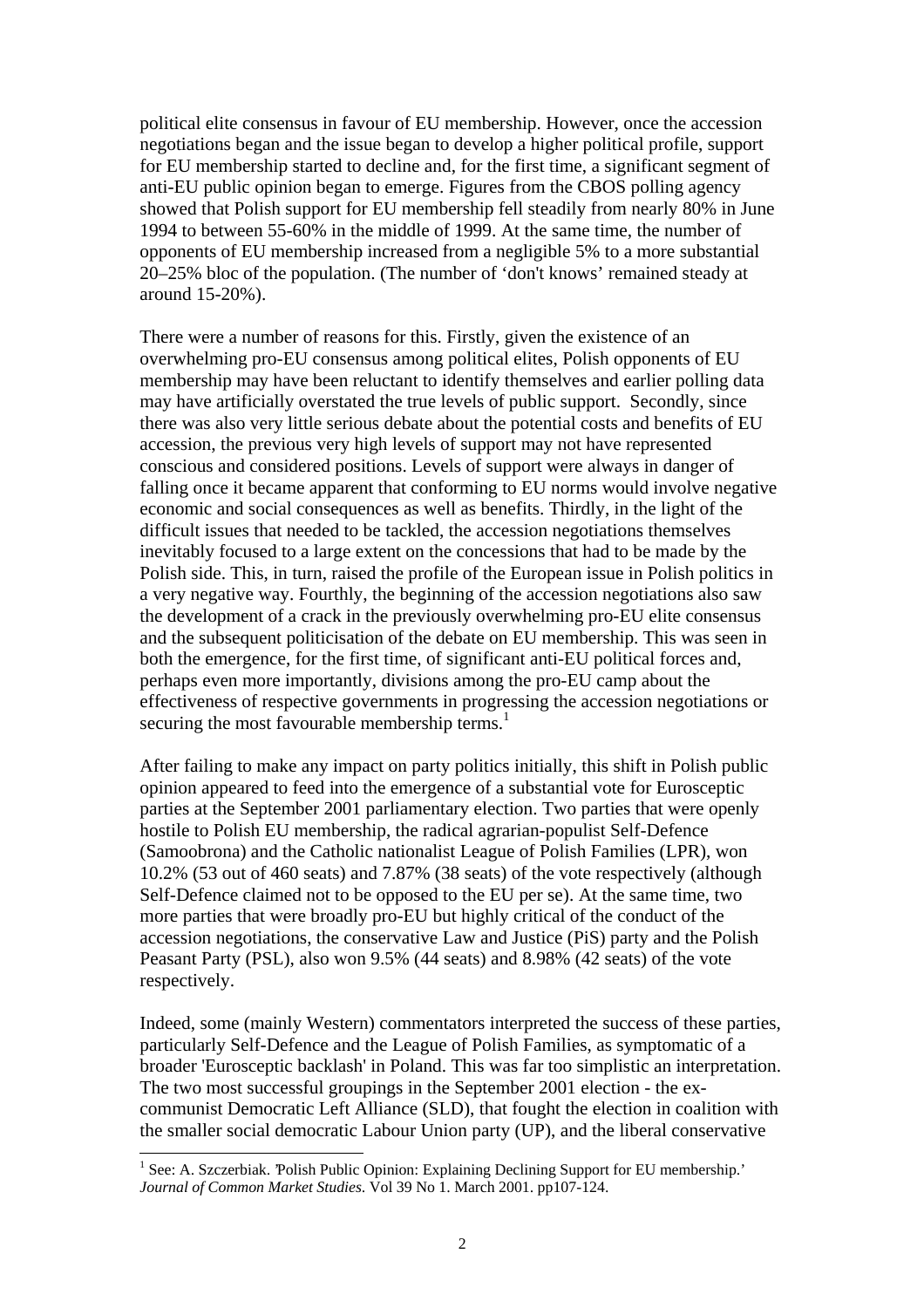Civic Platform (PO) - were also the most supportive of EU membership. These groupings won 41.04% (216 seats) and 12.68% (65 seats) of the vote respectively. Moreover, although it had a much higher profile than in any previous parliamentary election, by virtually any measure, EU membership was not a particularly salient campaign issue. Most parties devoted very little time to it in their campaigning and very few Poles (3-7%) cited it as a major factor in determining their voting behaviour.<sup>2</sup>

Nonetheless, the September 2001 election outcome did mean that critical voices were better represented in parliament and that, for the first time, the anti-EU political groupings had a significant platform from which to put forward their case. This contributed to the barrage of negative publicity that the EU received in Poland during the final year of the accession negotiations. This was partly due to the November 2001 decision by the new government, a coalition led by ex-communist Leszek Miller and comprising the Democratic Left Alliance-Labour Union and the Polish Peasant Party, to adopt a new, more flexible negotiating strategy. Although Poland was part of the advanced 'Luxembourg group' of candidate states that began negotiations in 1998, as the largest of the candidate countries it proved difficult to accommodate and by 2001 there was a perception that it was 'falling behind'. There was even some (rather fanciful) speculation that Poland could actually be excluded from the next enlargement wave. Consequently, the new government decided that it was time for a change of approach that could accelerate Poland's progress. Specifically, this involved accepting that current EU member states could place restrictions on Polish workers' access to their labour markets for a period of up to seven years, as well as softening the lengthy restrictions on the sale of Polish land to foreigners that the previous Solidarity-led government had demanded. This was strongly criticised at the time, predictably by Self-Defence and the League of Polish Families but also, more opportunistically, by the pro-EU opposition parties, Civic Platform and Law and Justice and even within the government by the Peasant Party.

Moreover, as the year progressed, suspicions that Poland would be treated as a 'second class member' grew. A key event here was the Commission's January 2002 announcement that farmers in the candidate states would not receive full agricultural subsidies for the first nine years of membership and that initially they would be paid only 25% of what farmers in member states received in so-called 'direct payments'. This was to develop into a touchstone issue during the negotiating 'endgame' with the Peasant Party threatening to leave the coalition over it on more than one occasion. Finally, in the run up to the December 2002 Copenhagen summit it emerged that EU accession could provoke a state budget crisis in the early years of membership and that there was a danger that Poland actually could end up being a net contributor to the EU budget. This was because full contributions to the EU would have to be paid from the central budget from day one, whereas most EU aid would go to local authorities or individuals. This was one of the factors that led the Law and Justice party to declare that it would call for a No vote if the membership terms being offered were not substantially improved at the Copenhagen summit.

 2 See: A. Szczerbiak. **'**After The Election, Nearing The Endgame: The Polish Euro-Debate In The Run Up To The 2003 EU Accession Referendum'. Opposing Europe Research Network Working Paper No 7/Sussex European Institute Working Paper No 53. Brighton: Sussex European Institute. May 2002 – available at http://www.sussex.ac.uk/Units/SEI/oern/WorkingPapers/index.html.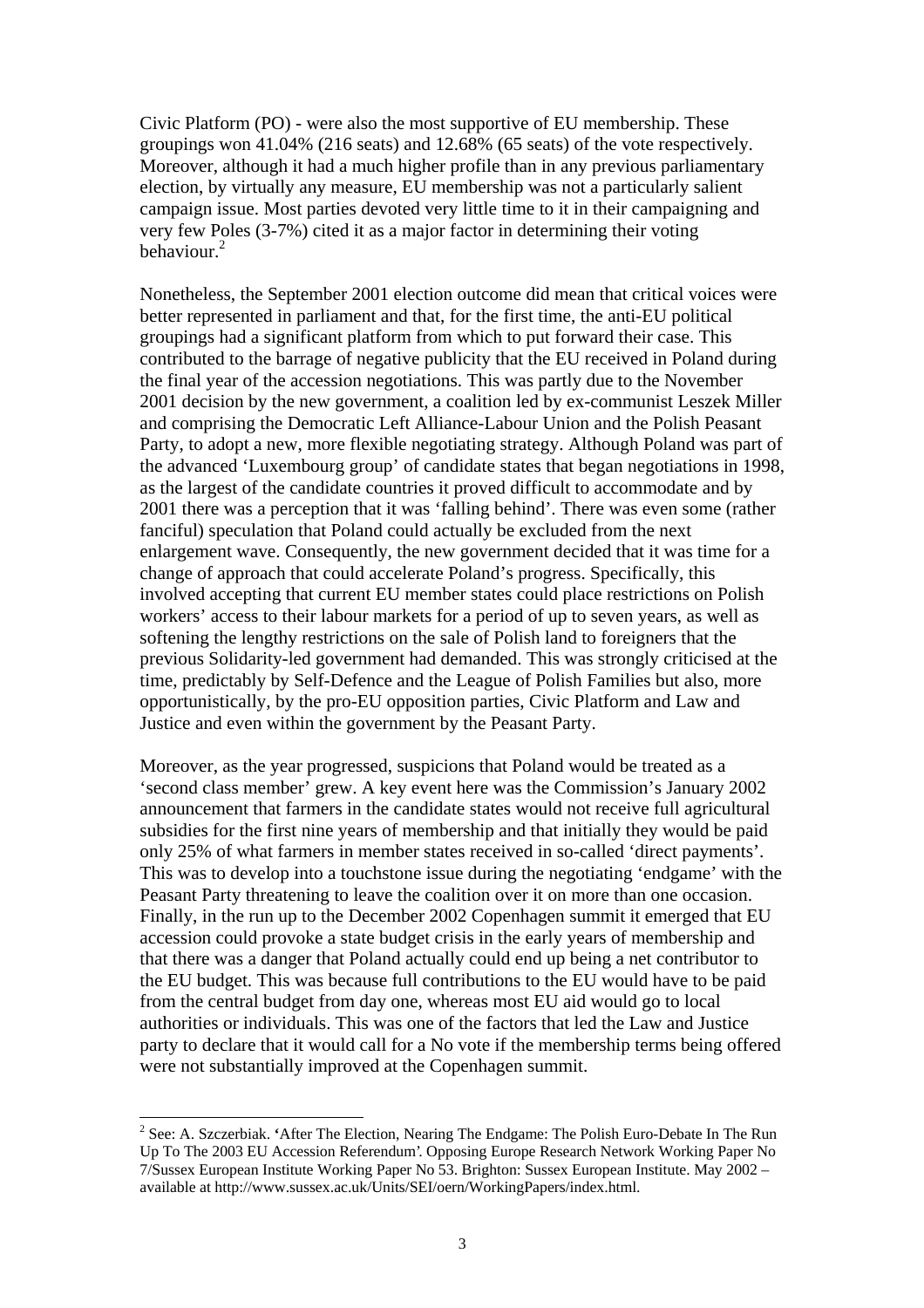However, opinion polls suggested that Poles were unmoved by this barrage of negative publicity. Indeed, it is striking how, from mid-1999 onwards, Polish support for EU membership appeared to have stabilised at a relatively high level. Poles appeared to be well aware that they were not going to join on the most favourable possible terms and that there would be negative consequences to accession but remained broadly pro-EU anyway. This boded well for the pro-EU camp, suggesting a much greater solidity in Polish public opinion than in other candidate countries were the negotiations were subject to less scrutiny and the issue may, therefore, have been less salient. Moreover, the Polish negotiating team was also able to portray the final deal that was secured at the Copenhagen summit as a great triumph at a press conference that was timed to appear on Polish television just before the main evening news (although, on closer scrutiny, it did not look quite as attractive).<sup>3</sup>

On the downside, the government that had negotiated the deal was now deeply unpopular. By the time that that the referendum campaign began in April its 10-15% approval ratings were a record low for any post-1989 cabinet. This led to fears that voters may use the referendum as an opportunity to register their disapproval with the government's performance by voting No or, more likely, staying at home. To make matters worse, the governing coalition collapsed at the beginning of April when Peasant Party deputies failed to back the government in a crucial parliamentary vote. This led to fears that the Peasant Party could end up adopting an anti-EU stance in order to distance itself from the unpopular government and avoid being outflanked by Self-Defence, its main rival for the rural-agrarian vote.

## **The Campaign**

The referendum campaign really got underway towards the end of April after the signing of the Athens treaty, which was covered with much pomp by the Polish media. During the previous three months the Iraq war and parliamentary hearings into a domestic corruption scandal known as the Rywin affair had overshadowed coverage of European issues.

While virtually of all the Polish political establishment lined up solidly in favour of accession, there were, in fact, several Yes campaigns running concurrently. The most visible and high profile of these was probably the one run by the ex-communist President Aleksander Kwasniewski, on the slogan 'Yes for Poland'. With approval ratings of 70-80% Kwasniewski was easily Poland's most popular politician and a formidable campaigner, and he drew on all his personal authority to secure a Yes vote and high turnout. His campaign was based on a nation-wide programme of local town visits and public meetings together with a leaflet delivered to every household putting the pro-EU case and a final televised broadcast appealing for a Yes vote. The government also ran a separate campaign, the formal objective of much of it being simply to inform the public about the facts and encourage them to vote, although it was clear that the subtext was that people should vote Yes. In addition, both the

 $\overline{a}$  $3$  Under the agreement Polish farmers were given up to 55% of the direct payments received by those in existing member states in 2004, 60% in 2005 and 65% in 2006. The difference between this and the EU's original offer was made up by funds from the Polish budget and transfers from the EU rural development fund. In addition, the government budget was to receive EU funds of 500 million euros immediately in 2004-2006 rather than receiving the money through structural funds at a later date, thereby easing the pressure on the Polish state budget.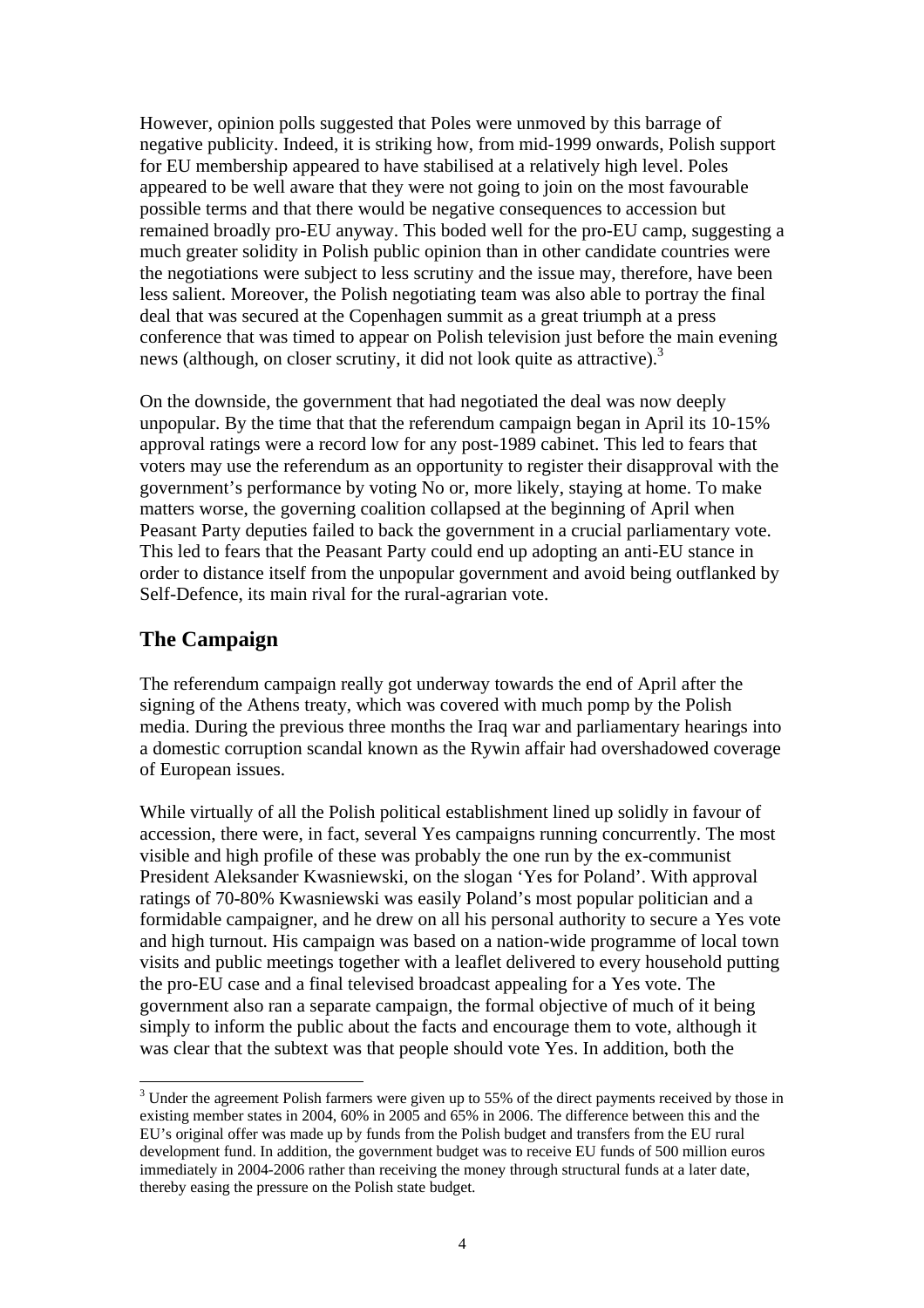governing Democratic Left Alliance and the Labour Union ran separate party campaigns that enthusiastically, and more explicitly, called for a Yes vote.

However, with the government so deeply unpopular it was particularly significant that most of the opposition parties also called for a Yes vote. The Civic Platform ran a vigorous and positive pro-EU campaign. Law and Justice and the Peasant Party also called for a Yes vote, but ran more low key and reserved campaigns aimed more at reassuring their own supporters. Law and Justice contained a significant Eurosceptic minority and, as noted above, had criticised the Miller government's handling of the accession negotiations. However, it eventually came out in favour a Yes vote at a special party Congress held in January 2003 and campaigned on the slogan 'A Strong Poland in the European Union'. The PSL also contained anti-EU elements and prevaricated for a long time, although it was very unlikely that it would ever really consider calling for a No vote given that its leader Jaroslaw Kalinowski actually negotiated the controversial agriculture chapter when he was Deputy Premier and Agriculture Minister. The party ended up linking its support for EU accession to the passage of a land turnover law that was approved just before Easter and campaigned on the rather half-hearted slogan 'Don't fear the Union. We are with you'! All of the opposition parties attempted to de-couple the issue of EU accession from that of general confidence in the government's performance.

In addition to the official presidential, government and party campaigns, the pro-EU camp was also able to engage the support of a wide range of local and national civic organisations. Along with the Catholic Church (whose role is discussed below), the most significant of these was the was the umbrella grouping 'Civic Initiative YES in the Referendum' which brought together local government, business and other nongovernmental organisations and advertising agencies with celebrities from the media, culture and show business. The activities of these organisations were critical in engaging the interest of a Polish public that felt increasingly alienated from its political elites. Indeed, paradoxically, the fact that the Poles held their political elites in such low esteem actually made them more inclined to look favourably upon Brussels as a relative haven of honest and efficient administration!

Sensibly, the Yes campaigners avoided getting bogged down in the details of the accession treaty and presented the referendum as a civilisational choice, with EU accession part of an inevitable historical process of ending Cold War divisions and returning Poland to its rightful place at the heart of Europe. Although the Yes campaigners tended to be short on specifics, the economic benefits of accession were also stressed by arguing that Poland was joining a club of the richest countries in the world. More negatively, they also highlighted the lack of realistic and attractive alternatives to EU membership and stressed the danger of Poland ending up isolated or in limbo, in effect becoming 'another Belarus'.

Another important theme in the Yes campaign was its emphasis on young people. This was partly because they were a politically apathetic segment of the electorate where there was average support for EU accession, and therefore a key target group for mobilisation. But the focus on youth, including school children, in Yes campaign publicity was also aimed as presenting the pro-EU case as future-oriented. This was important because many less enthusiastic pro-EU voters said that they would probably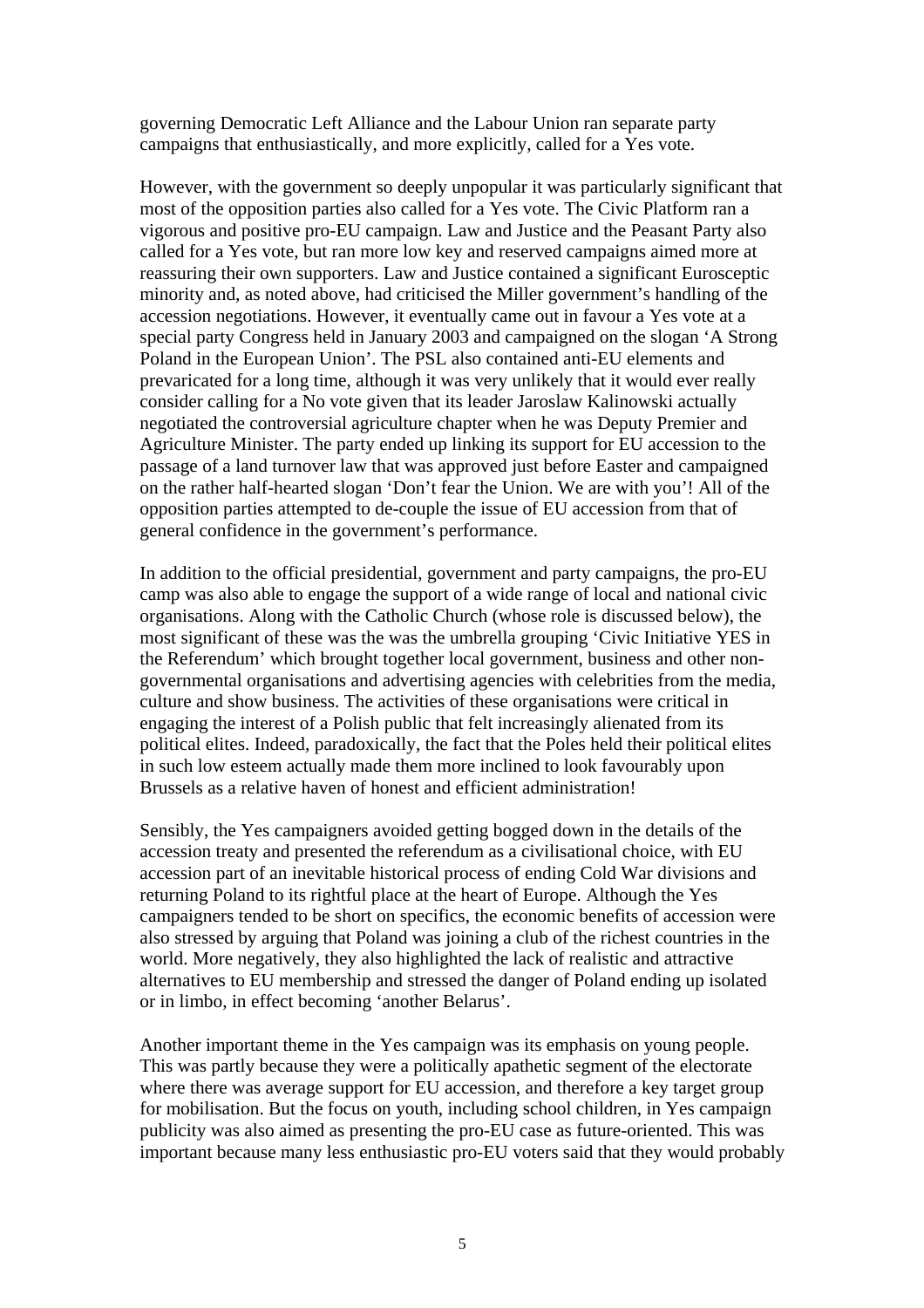end up voting Yes because they thought that future generations would benefit from accession, even if they were dubious that they would gain much from it personally.

There was certainly a more substantial Eurosceptic lobby in Poland than in the other post-communist states that had held accession referendums previously. The most high profile No campaign was run by the League of Polish Families and spearheaded by the its young and articulate deputy leader Roman Giertych. However, although the anti-EU campaign was quite visible, and a plausible case could be made that the terms of accession represented a 'second class membership' package', it never really made much of an impact.

The League of Polish Families made a sensible tactical decision to focus primarily on anxieties about the potentially negative economic impact of Polish EU accession, either on particular sectors such as agriculture or on the macro-economic effects by, for example, arguing that prices would increase. This was probably the issue most likely to resonate with potential waverers in the Yes camp. They also stressed that a No vote would hasten the downfall of the unpopular SLD government, drawing attention to a pledge that premier Miller gave in 2002 that he would resign if he lost the EU referendum. However, the No camp often fell back on less salient emotional and ideological themes that were unlikely to mobilise support beyond a relatively small and committed hard core. For example, they argued that: EU accession would lead to the liberalisation of the abortion laws and legalisation of euthanasia and gay marriage, that Germans would buy up Polish land in the western territories or that Poland's independence was under threat, using slogans such as 'Yesterday Moscow, Tomorrow Brussels'.

Significantly, the controversial leader of Self-Defence and best known critic of Polish EU membership, Andrzej Lepper, ran a much less high profile anti-EU campaign than the League of Polish Families. Indeed, in spite of his often bitter anti-EU invective, Lepper argued that his party was not opposed to Polish EU membership in principle but simply against the unfavourable accession terms negotiated by the government and Self-Defence campaigned on the rather enigmatic slogan, 'The Choice is Yours'.

The anti-EU camp was also hamstrung by its minimal access to the publicly owned media, especially state TV, compared to that enjoyed by the Yes campaigners. Although various anti-EU groupings appeared in the bloc of specially produced official EU referendum broadcasts and the formal TV debates, the No campaign received only perfunctory coverage in the main evening news programme *Wiadomosci* from which most Poles get their current affairs information.

The only mass medium that gave strong backing to the anti-EU camp was the radical Catholic nationalist broadcaster Radio Maryja. With nearly 3 million listeners, Radio Maryja has in the past been critical in mobilising the 'religious right' that accounts for around 10% of the Polish electorate. However, Radio Maryja came under intense pressure from the broadly pro-EU Catholic Church hierarchy to tone down its anti-EU coverage. Indeed, towards the end of the campaign its director, Father Rydzyk began to send out mixed signals about the broadcaster's stance; for example, describing the EU as 'purgatory' rather than 'hell'!<sup>4</sup>

 $\overline{a}$ 

<sup>&</sup>lt;sup>4</sup> Although he subsequently denied that he had shifted his position and Radio Maryja continued to broadcast a fairly unambiguous diet of anti-EU commentary.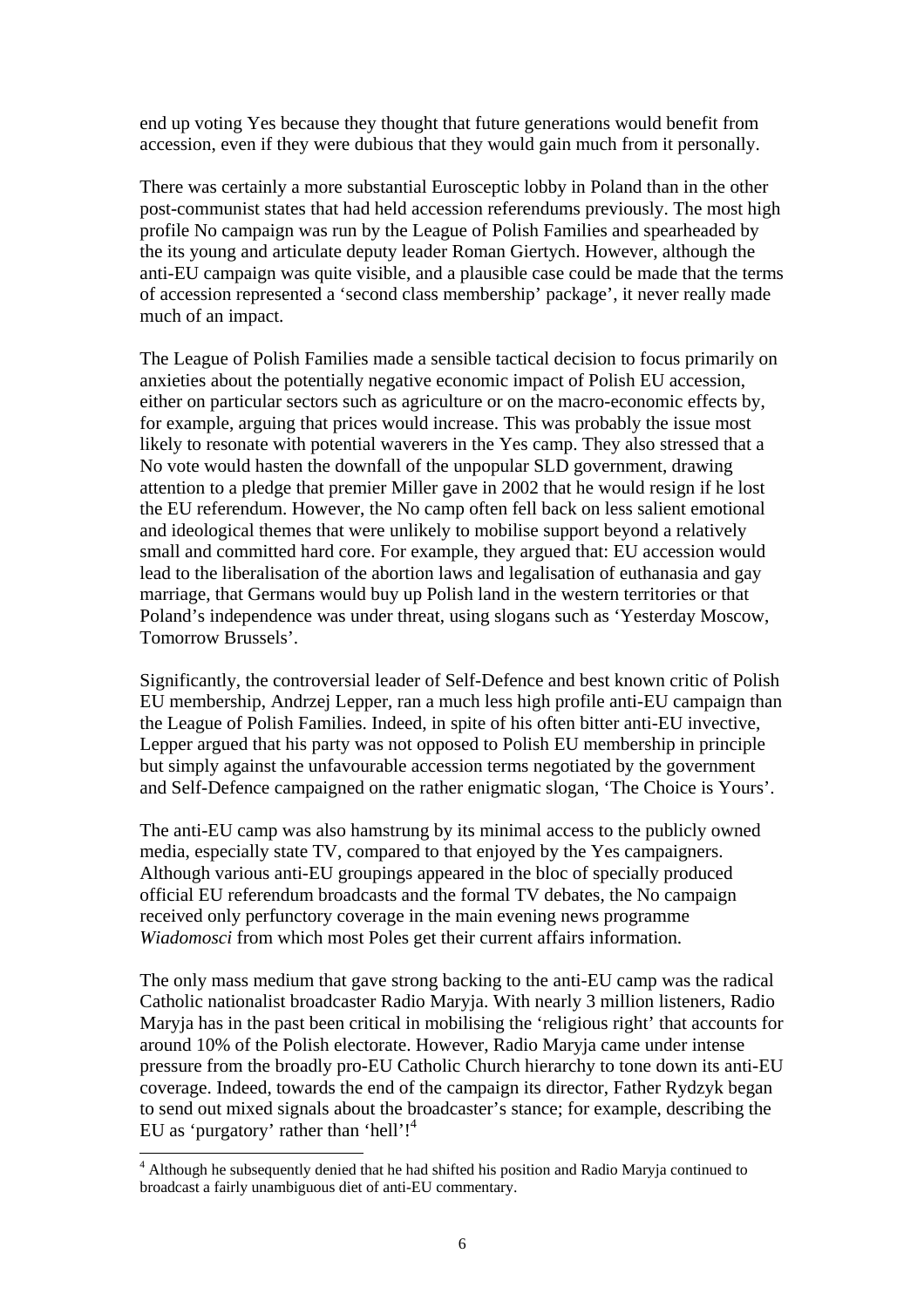Indeed, the Catholic nationalist critique of EU accession became even more difficult to sustain after Pope John Paul II's dramatic intervention into the referendum debate. The Pope had already made his support for Polish EU accession clear on a number of occasions, most recently during his August 2002 visit to Poland. However, on May 19th, speaking to a crowd of some 20,000 Poles visiting Rome to celebrate the Pope's 83rd birthday and the 25th anniversary of his papacy, he repeated it in the most unambiguous terms. Coining the slogan 'From the Union of Lublin [which united Poland and the Grand Duchy of Lithuania in the Sixteenth Century] to the European Union' he thereby re-inforced the message that Polish EU membership represented a civilisational choice of historic proportions.

The Pope's intervention was the single most significant event during the referendum campaign. Not only do Catholics comprise 90% of the Polish population (with over 50% attending Church services at least once a week), but John Paul II also remains the one absolutely unquestioned moral authority for virtually all Poles. As well as providing a huge boost to the Yes campaign, his intervention disoriented the anti-EU campaigners and made it extremely difficult for them to use moral or ideological arguments with any credibility. The Pope's message was re-inforced by a letter from the Polish Episcopate that was read out in every parish church on the Sunday before the referendum. Although, Polish bishops did not back a Yes vote explicitly, they said that participation in the referendum was a moral obligation and called upon the faithful to be guided by the Pope's teachings on this issue.

However, arguably, underlying structural factors made it extremely difficult for the No camp to make much headway even if they had been more tactically astute, enjoyed more favourable media coverage or if the Pope had not intervened in such a dramatic way. The problem was that the No camp's strongest and most plausible argument was that Poland would be joining the EU as a 'second class member'. However, as noted above, most Poles were already quite pessimistic (realistic?) about what the short-term benefits of EU accession would be but were still prepared to vote Yes. This was either because they largely accepted the argument that this was an inevitable civilisational choice or because they saw the benefits of EU accession as being primarily medium to long term. Moreover, as in the other referendum campaigns held in post-communist candidate states, the anti-EU camp struggled to posit an alternative foreign policy scenario that most Poles regarded as realistic and/or attractive. Indeed, the fact that, as noted above, opinion polling on this issue had been extremely stable since around mid-1999 suggested that most Poles had actually made their minds up about it a long time ago. In other words, there was probably little 'new' that the anti-EU camp could come up with at this stage to make them shift their opinions.

As the referendum outcome was rarely in doubt, most attention focused on the question of whether it would achieve the 50% turnout required to make it constitutionally valid. This remained on a knife-edge until the very end. Poles have a poor record of turning out to vote, with less than 50% of them doing so in three out of the last four parliamentary elections. Only 32.4% of Poles voted in the February 1996 referendum on mass privatisation and 42.9% in the May 1997 referendum to ratify the Constitution (which, interestingly, did not require a 50% turnout). Fears that the 50% threshold would not be reached were underscored when only 45.37% of Hungarians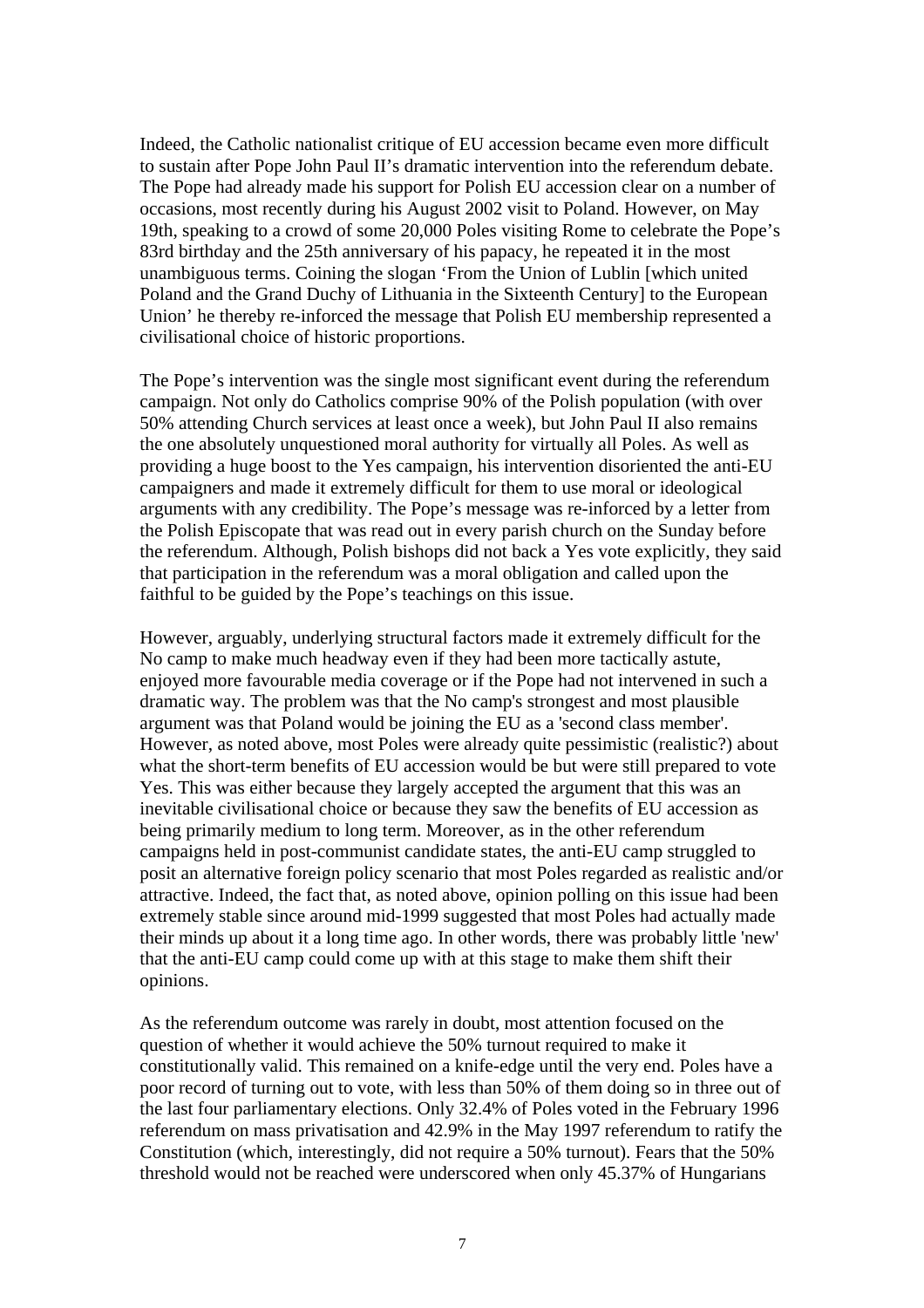voted in their accession referendum in spite of confident predictions of more than 60% turnout.<sup>5</sup> The pro-EU camp therefore created an escape hatch for itself by passing a new referendum law (which was challenged unsuccessfully by the anti-EU camp in the Constitutional Tribunal) that allowed parliament to approve the accession treaty by a two thirds majority in the event of the turnout falling below 50%. But they were desperate to avoid having to fall back on this option. Quite apart from the much weaker legitimacy that it would have given to Polish accession, the ratification process could then also have become entangled in moves to unseat the government.

Consequently, the Yes campaign put a vast amount of effort into encouraging people to simply turn out and vote. One particularly powerful government TV advert attempted to show how, whatever their differences, Poles always came together at decisive historical moments and - using images of Solidarity, the Pope's visits and the 1997 floods - it portrayed voting in the referendum as a patriotic duty. Perhaps most significantly, it was agreed that the referendum should be held over the whole weekend rather than just on a Sunday when nation-wide ballots are held traditionally conducted in Poland. Many sceptics such as President Kwasniewski abandoned their earlier reservations after the low turnout on Hungary and this decision appeared to be confirmed by the 63.3% turnout in the May Lithuanian referendum that was held over two days (and which did have a 50% turnout requirement). It was also felt that publishing the turnout figures after the first day had had a mobilising effect in the Lithuanian (and subsequent Slovak) referendum and a late amendment was passed to the referendum law to facilitate this. Finally, although some elements of the No camp toyed with the idea of encouraging their supporters to boycott the poll, using lack of coverage in the public media as the pretext, in the end they drew back from this. (This would, in fact, have been the most rational and effective thing for them to do.) This was partly because of concerns that they would not be able present a united front on this issue and none of them wanted to be the one to 'blink first'.

### **The Results**

 $\overline{a}$ 

Final opinion polls indicated that approximately 75% of Poles intended to vote Yes, 15% No and 10% were undecided. So it came as little surprise to most commentators when the final results, set out in Table 1, showed that Poles had voted Yes by an overwhelming 77.45%% to 22.55%. Interestingly, these figures varied little from those taken at the beginning of the campaign (or, indeed, over the previous four years). This suggested that either that the campaign had done little to change the dynamics of public opinion or that the flows of opinion between the Yes, No and undecided camp had simply cancelled each other out. It also pointed to a lack of any cascade effects from the earlier referendums held in other post-communist countries where the Yes majorities were somewhat bigger ranging from 83.76% in Hungary to 93.7% in Slovakia.

<sup>&</sup>lt;sup>5</sup> See: B. Fowler. 'The Hungarian EU Accession Referendum 12 April 2003.' Opposing Europe Research Network Referendum Briefing No 4 available at

http://www.sussex.ac.uk/Units/SEI/oern/ElectionBriefings/index.html. Although the turnout requirement in Hungary was only that it had to be backed by 25% of the electorate as well as over 50% of those voting.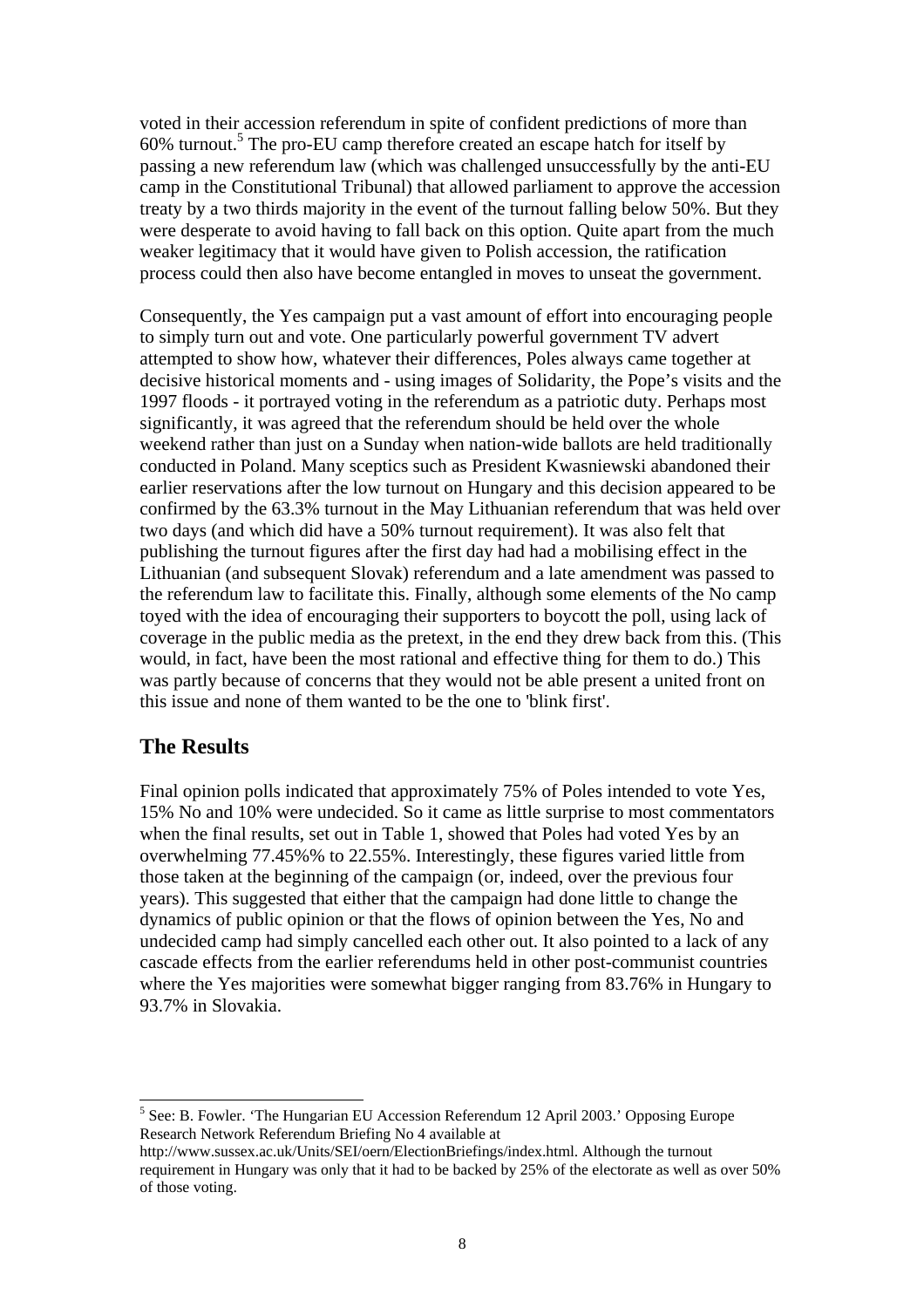|                          | Total      | % of Registered | % of Valid |
|--------------------------|------------|-----------------|------------|
|                          |            | Voters          | Votes      |
| <b>Registered Voters</b> | 29 868 474 |                 |            |
| <b>Votes Cast</b>        | 17 578 818 |                 |            |
| <b>Valid Votes</b>       | 17 452 624 | 58.85           |            |
| Yes                      | 13 516 612 | 45.25           | 77.45      |
| N <sub>o</sub>           | 3 936 012  | 13.18           | 22.55      |

**Table 1: Results of the June 2003 Polish EU accession referendum**

50%+1 of valid votes required to make the referendum constitutionally valid. Source: Polish State Election Commission, http://www.pkw.gov.pl/.

Final opinions also indicated that between 71%-86% of Poles would turnout to vote, with 54%-71% saying they would definitely do so. However, opinion pollsters cautioned that these had tended to over-state actual turnout in the past, sometimes by as much as 20%. It was also feared that the apparent lack of uncertainty about the outcome would also have a de-mobilising effect. These fears appeared to be confirmed when it emerged that turnout on the first day was only 17.6%, in spite of the fact that most of the political elite and many celebrities demonstrably voted on the Saturday. The Polish political establishment, therefore, breathed a huge sigh of relief when it was announced that the final turnout figure was 58.85%, comfortably over the 50% constitutional requirement.

As Table 2 shows, the exit poll revealed surprisingly little variation in voting patterns according to age, and only relatively small differences according to education and place of residence, with better educated and urban voters being more inclined to vote Yes.<sup>6</sup> The actual voting figures also revealed that the Yes vote was higher in Western regions where the left tends to perform best in elections than in Eastern regions which tend to be more conservative.<sup>7</sup>

However, as Table 2 also shows, the most powerful variable explaining voting patterns appeared to be partisan cues, in spite of the fact Poles that have very low levels of party identification and hold political parties in low esteem compared to other institutions.<sup>8</sup> Those who had voted for the Civic Platform and the Democratic Left Alliance, the two most enthusiastically pro-EU groupings, in 2001 also voted Yes overwhelmingly by 91.7% and 90.3% respectively. Supporters of the Law and Justice and the Polish Peasant parties that were less enthusiastically pro-EU and internally divided on the issue voted Yes slightly less emphatically with majorities of 80.7% and 72.9% respectively. The voters of Self-Defence, which officially called on its supporters to vote No but arguably sent out ambiguous signals, were evenly divided with a very narrow 50.3% majority voting in favour. The League of Polish Families was both the most unambiguously anti-EU party and the only one were a clear 64% majority of its supporters voted No, although as many as 36% of them ignored party cues and opted for a Yes vote instead.

 $\overline{a}$ 

<sup>&</sup>lt;sup>6</sup> There are no separate exit poll data for occupational groups but most opinion polls taken in the run up to the referendum indicated that farmers were the only occupational group where there was anti-EU majority.

<sup>&</sup>lt;sup>7</sup> See: www.pkw.gov.pl.

<sup>8</sup> See: A. Szczerbiak. 'The new Polish parties as membership organisations.' *Contemporary Politics*. Vol 7 No 1. March 2001. pp57-69.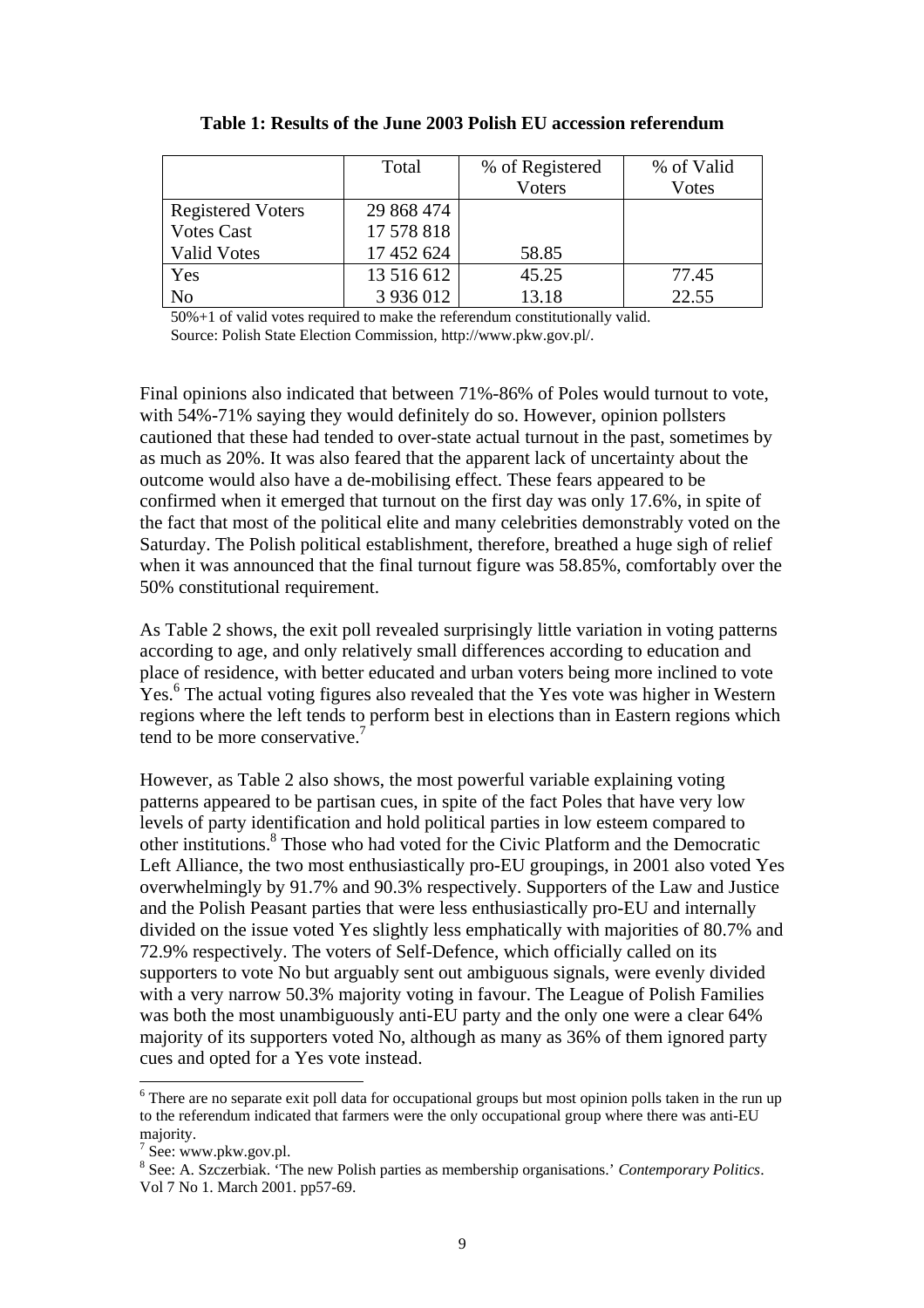|                              | Yes % | No%   |
|------------------------------|-------|-------|
| Voting by age                |       |       |
| 18-24                        | 80.2  | 19.8  |
| 25-39                        | 81.3  | 18.7  |
| 40-59                        | 82.6  | 17.4  |
| $60+$                        | 82.0  | 18.0  |
| Voting by place of residence |       |       |
| Villages                     | 73.9  | 16.1  |
| Small towns                  | 83.8  | 16.2  |
| Large towns                  | 86.1  | 13.9  |
| <b>Cities</b>                | 86.1  | 13.9  |
| Voting by education          |       |       |
| Primary                      | 74.4  | 25.6  |
| Vocational                   | 77.5  | 22.6  |
| Middle (Post-16)             | 83.1  | 16.9  |
| Higher                       | 87.8  | 12.2  |
| Voting by 2001 party         |       |       |
| Civic Platform               | 91.7  | 8.3   |
| Democratic Left Alliance     | 90.3  | 9.7   |
| Law and Justice              | 80.7  | 19.3  |
| <b>Polish Peasant Party</b>  | 72.9  | 27.1  |
| Self-Defence                 | 50.3  | 49.7  |
| League of Polish Families    | 64.0  | 36.0  |
|                              |       |       |
| Exit poll average            | 81.9  | 18.1  |
| Actual average               | 77.45 | 22.54 |

Source: Exit poll conducted by the Social Research Workshop (PBS) for Polish TV.

### **Conclusion and Future Prospects**

In the end, therefore, the majority of Poles accepted the argument that this was a civilisational choice and, in spite of opinion polls predicting little uncertainty about the outcome, turned out to vote in greater numbers than most commentators (including this one!) had expected. They appeared to accept the historical significance of the referendum and the argument that voting was a patriotic duty, a message that was dramatically underscored by Pope John Paul II's intervention in the campaign. Of those who did vote, the vast majority overcame their deep antipathy towards the government and backed EU membership overwhelmingly. This was partly due to the fact that most opposition parties accepted the need to try and disentangle their specific support for EU accession from their more general (lack of) confidence in the government. It was also due to a vigorous campaign by pro-EU civic organisations that presented a 'non-political' face to the Yes campaign. Indeed, the fact that most Poles felt deeply alienated from most of their political elites more generally may, ironically, have led many of them to seek salvation in what they saw as relatively honest and efficient European institutions. There were also both short-term proximate and deeper underlying reasons why it was extremely difficult for the No camp to mount a credible and effective campaign. Indeed, the stability of the opinion polls both during the campaign and in the four years leading up to the referendum suggested that most Poles had already made up their minds about the issue a long time beforehand.